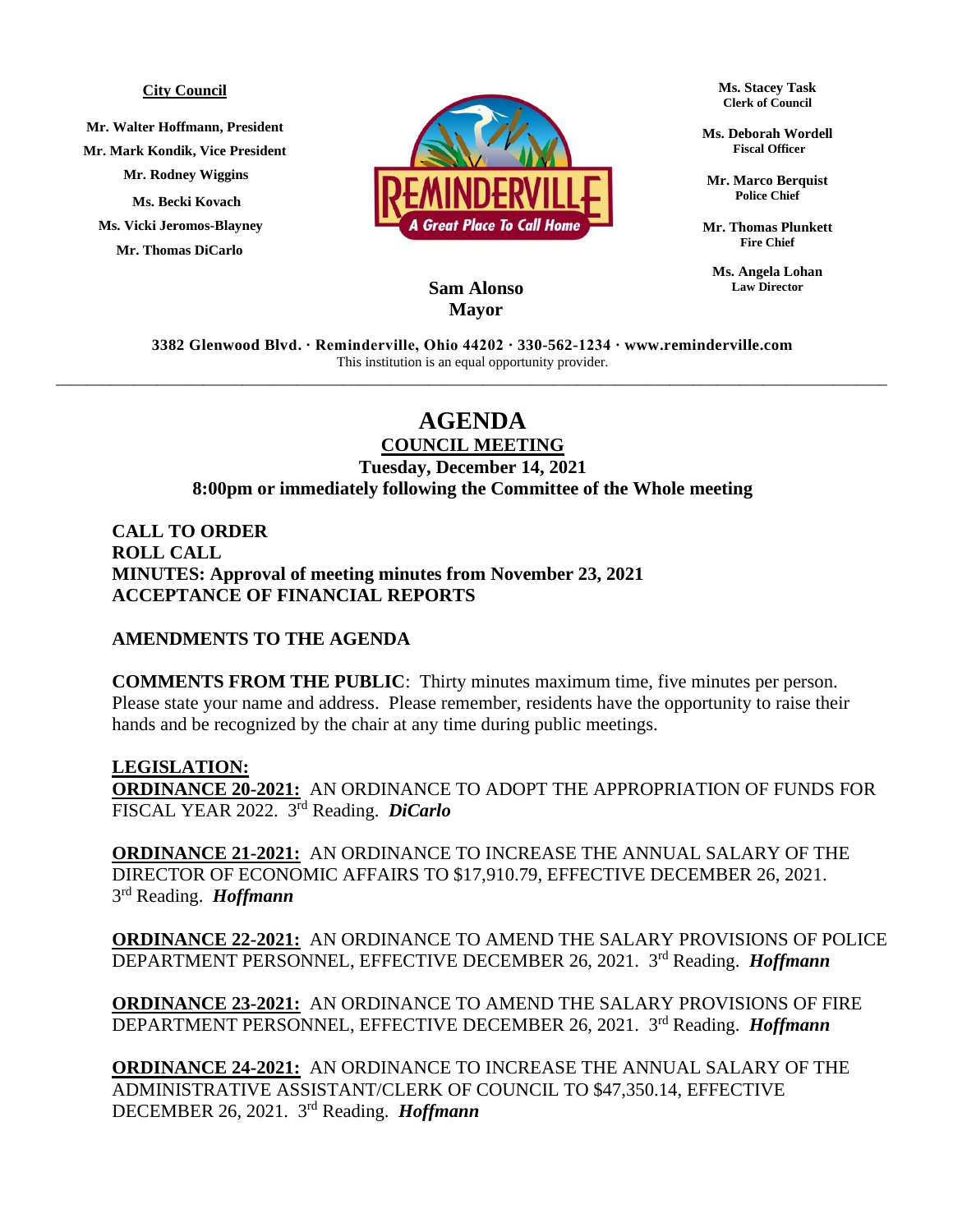**ORDINANCE 25-2021:** AN ORDINANCE TO INCREASE THE ANNUAL SALARY OF THE FISCAL OFFICER TO \$58,524.83, EFFECTIVE DECEMBER 26, 2021. 3<sup>rd</sup> Reading. *Hoffmann* 

**ORDINANCE 26-2021:** AN ORDINANCE TO INCREASE THE MONTHLY SALARY OF THE COMMUNITY EVENTS/SENIORS ACTIVITIES COORDINATOR FOR THE REMINDERVILLE ATHLETIC CLUB TO \$562.75, EFFECTIVE DECEMBER 26, 2021. 3 rd Reading. *Hoffmann*

**ORDINANCE 27-2021:** AN ORDINANCE TO INCREASE THE SALARY PROVISIONS OF THE REMINDERVILLE ATHLETIC CLUB PERSONNEL, EFFECTIVE DECEMBER 26, 2021. 3 rd Reading. *Hoffmann*

**ORDINANCE 28-2021:** AN ORDINANCE TO INCREASE THE ANNUAL SALARY OF THE LAW DIRECTOR TO \$58,349.50, EFFECTIVE DECEMBER 26, 2021. 3<sup>rd</sup> Reading. *Hoffmann* 

**ORDINANCE 29-2021:** AN ORDINANCE TO INCREASE THE HOURLY PAY RATE OF THE CITY BUILDING DEPARTMENT CLERK TO \$15.91, EFFECTIVE DECEMBER 26, 2021. 3 rd Reading. *Hoffmann*

**ORDINANCE 31-2021:** AN ORDINANCE TO AUTHORIZE THE ESTABLISHMENT OF THE "CAPITAL FUND" FOR THE PURPOSE OF SAVING MONIES FOR FUTURE CAPITAL EXPENDITURES, AND DECLARING AN EMERGENCY. 1 st Reading. *DiCarlo*

**ORDINANCE 32-2021:** AN ORDINANCE TO AUTHORIZE THE ESTABLISHMENT OF THE "TERM BENEFITS FUND" FOR THE PURPOSE OF SAVING MONIES FOR FUTURE RETIREMENT PAYOUTS, AND DECLARING AN EMERGENCY. 1 st Reading. *DiCarlo*

**RESOLUTION 77-2021:** A RESOLUTION TO ADOPT THE HOLIDAY SCHEDULE DETERMINED BY MAYOR ALONSO FOR CALENDAR YEAR 2022. 3<sup>rd</sup> Reading. *Alonso* 

**RESOLUTION 78-2021:** A RESOLUTION TO ACCEPT FOR CONSIDERATION THE FORMAL REQUEST BY THE HOMEOWNER'S ASSOCIATIONS OF PRIVATE STREETS FOR A STREET DEDICATION STUDY PURSUANT TO THE PROCEDURE SET FORTH IN THE CODIFIED ORDINANCES OF THE CITY OF REMINDERVILLE, SECTION 1119.01(f). 3<sup>rd</sup> Reading. *Alonso* 

**RESOLUTION 80-2021:** A RESOLUTION TO ELECT NOPEC'S GREEN COMMUNITY CHOICE PROGRAM FOR REMINDERVILLE'S ELECTRICITY AGGREGATION PROGRAM STARTING JANUARY 2023, AND DECLARING AN EMERGENCY. 2nd Reading. *Alonso*

**RESOLUTION 84-2021:** A RESOLUTION TO HIRE IAN MURRAY AS A PART-TIME FIREFIGHTER/PARAMEDIC WITH THE CITY OF REMINDERVILLE FIRE DEPARTMENT AND TO BE PAID AT THE RATE OF TWENTY-TWO AND 39/100 DOLLARS (\$22.39) PER HOUR, AND DECLARING AN EMERGENCY. 1 st Reading. *Alonso*

**RESOLUTION 85-2021:** A RESOLUTION APPOINTING ROBERT PUTNAM TO THE CITY OF REMINDERVILLE FINANCE COMMITTEE, AND DECLARING AN EMERGENCY. 1st Reading. *Alonso*